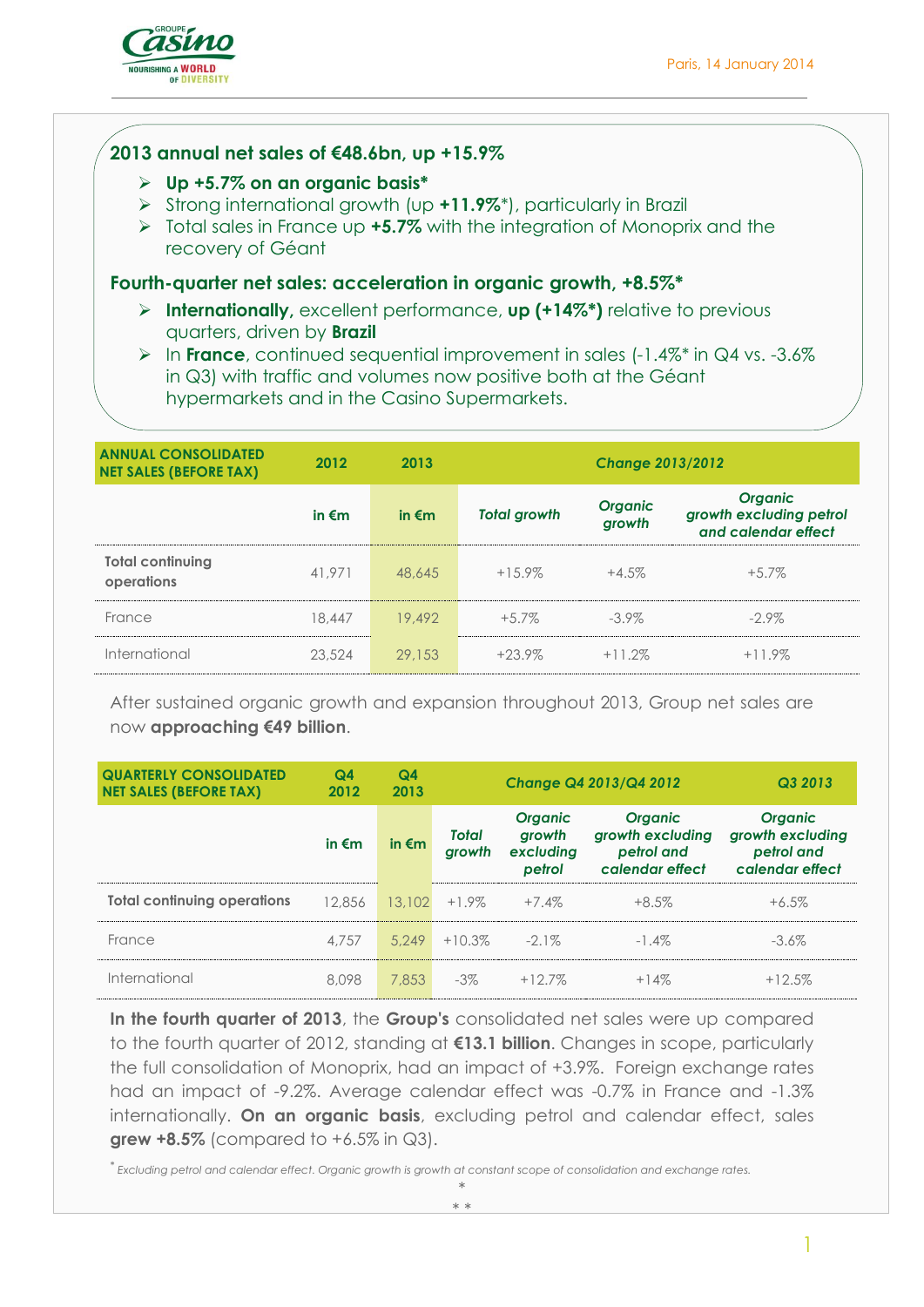

# **Q4 2013 Sales**

#### **In France, the quarter's activity was characterised by an improvement in customer traffic and higher volumes sold at both Géant and in the Casino supermarkets and by Monoprix's robustness**

**In France**, organic growth excluding petrol and calendar effect improved compared to previous quarters at -1.4% (-3.6% in Q3 2013).

Total sales were €5,249 million, growing by +10.3% owing to the takeover of Monoprix and the expansion of convenience formats.

- **Géant** and **Casino Supermarkets** sales continued sequential improvement relative to Q3. As the banners are enjoying excellent price indices, traffic and volumes are positive at Géant and in Casino supermarkets for the second quarter in a row.
- Food sales\* were positive over the quarter at Géant, with volumes excluding calendar effect posting a sharp growth of +8.1%.
- The performances of the **Monoprix** and **Franprix** convenience-store banners were in line with previous quarters.
- **Leader Price** total sales rose +1.8%. They were down on a same-store sales basis due to price cuts that began during the period and the reduction in the promotional activity.
- **Cdiscount** growth of +10,2% showed improvement over Q3. Total business volume (including the marketplace) rose +15.8% thanks to the development of the market place. Finally, volumes (number of items sold) including the marketplace were up +19.6%.

#### **Internationally, strong organic growth (+14% excluding petrol and calendar effect), accelerating compared to Q3 (+12.5%), driven by the activity in Brazil.**

International subsidiaries posted another quarter of strong organic growth at **+14%** excluding petrol and calendar effect. Organic growth was particularly strong in Brazil under the combined effects of excellent same-store sales, in particular very good "Black Friday" performance, and rapid expansion. In euros, international sales fell to **€7,853 million,** down -3% due to unfavourable foreign-exchange effects.

- **Latin America** posted robust organic growth of **+15.8%** excluding petrol and calendar effect, up from Q3 2013 (+13.5%), driven by solid performance of food and non-food stores in Brazil and the rapid expansion of cash-and-carry in Brazil and discount stores in Colombia. In the non-food segment, growth reported by Viavarejo and Nova.com was very significant again.
- Organic growth in **Asia** excluding petrol and calendar effect was buoyant at **+3.3%**, thanks to sustained expansion in Thailand and Vietnam.

*\*FMCG*

\* \* \*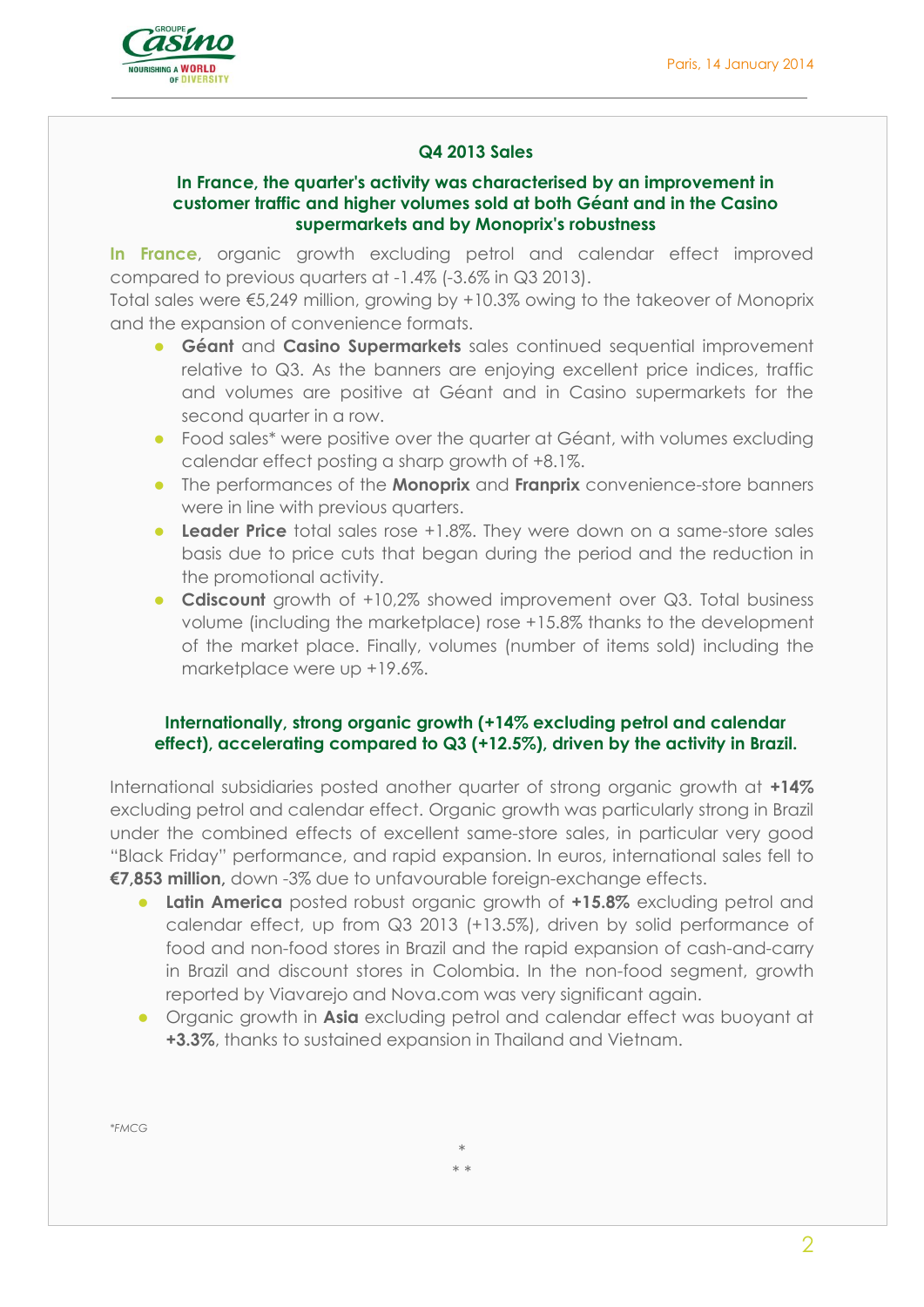

# **FRANCE: SALES ANALYSIS - Q4 2013**

Sales in **France** came to **€5,249 million** in the fourth quarter of 2013, an increase of +**10.3%**.

| <b>SALES GROWTH</b>            |         |         | <b>Total growth</b> | <b>Organic</b><br>$growth*$ |  |
|--------------------------------|---------|---------|---------------------|-----------------------------|--|
| (in $\epsilon$ m)              | Q4 2012 | Q4 2013 | Q4 2013             | Q4 2013                     |  |
| Net sales before tax - France  | 4.757.4 | 5.248.7 | $+10.3%$            | $-1.4\%$                    |  |
| <b>Casino France</b>           | 3.095.2 | 3.027.7 | $-2.2\%$            | $-0.5\%$                    |  |
| o/w Géant Casino hypermarkets  | 1.340.1 | 1.313   | $-2\%$              | $-1.7\%$                    |  |
| o/w Casino supermarkets        | 885.8   | 849.3   | $-4.1\%$            | $-2.9\%$                    |  |
| o/w Superettes                 | 339.2   | 327.1   | $-3.6\%$            | $-3\%$                      |  |
| o/w Cdiscount and MonShowroom  | 410.4   | 458.1   | $+11.6\%$           | $+10.2\%$                   |  |
| <b>Franprix - Leader Price</b> | 1.117.4 | 1.121.2 | $+0.3\%$            | $-4.9\%$                    |  |
| <b>Monoprix</b>                | 544.7   | 1.099.8 | $+101.9\%$          | $+0.9\%$                    |  |

| <b>CHANGE IN SAME-STORE SALES, EXC. PETROL</b> |            |                            |          | <b>Excluding calendar effect</b> |
|------------------------------------------------|------------|----------------------------|----------|----------------------------------|
| (in €m)                                        | Q4<br>2013 | Q4 2013<br>calendar effect | Q4 2013  | Q3 2013                          |
| Géant Casino hypermarkets                      | $-2.8\%$   | $-0.8\%$                   | $-2\%$   | $-4.7\%$                         |
| Casino supermarkets                            | $-3.3\%$   | $-0.6\%$                   | $-27\%$  | $-5.5\%$                         |
| Franprix                                       | $-3.4\%$   | $-1\%$                     | $-2.4\%$ | $-1.8\%$                         |
| Leader Price                                   | $-8.5\%$   | $-0.9\%$                   | $-7.6\%$ | $-26\%$                          |
| Monoprix                                       | $-0.8\%$   | 0%                         | -በ ጸጁ    | - 2%                             |

#### **Casino banners**

**Géant** and **Casino Supermarkets** sales rose markedly over the fourth quarter compared to Q3, boosted by positive traffic and food volumes trends following the price cuts.

According to all panels, **Géant's** price index is now highly competitive for nationalbrand, private-label and entry-price products. Géant same-store sales improved markedly in Q4 2013 compared to Q3 (-2%\* versus -4.7%\*). Over the quarter, traffic was positive at +1.9%. Food volumes were up sharply (FMCG, +8.1%) and food sales are now positive (+0.6%).

Although still negative, the non-food segment continued to improve.

 $\overline{a}$ 

<sup>\*</sup> *Excluding petrol and calendar effect*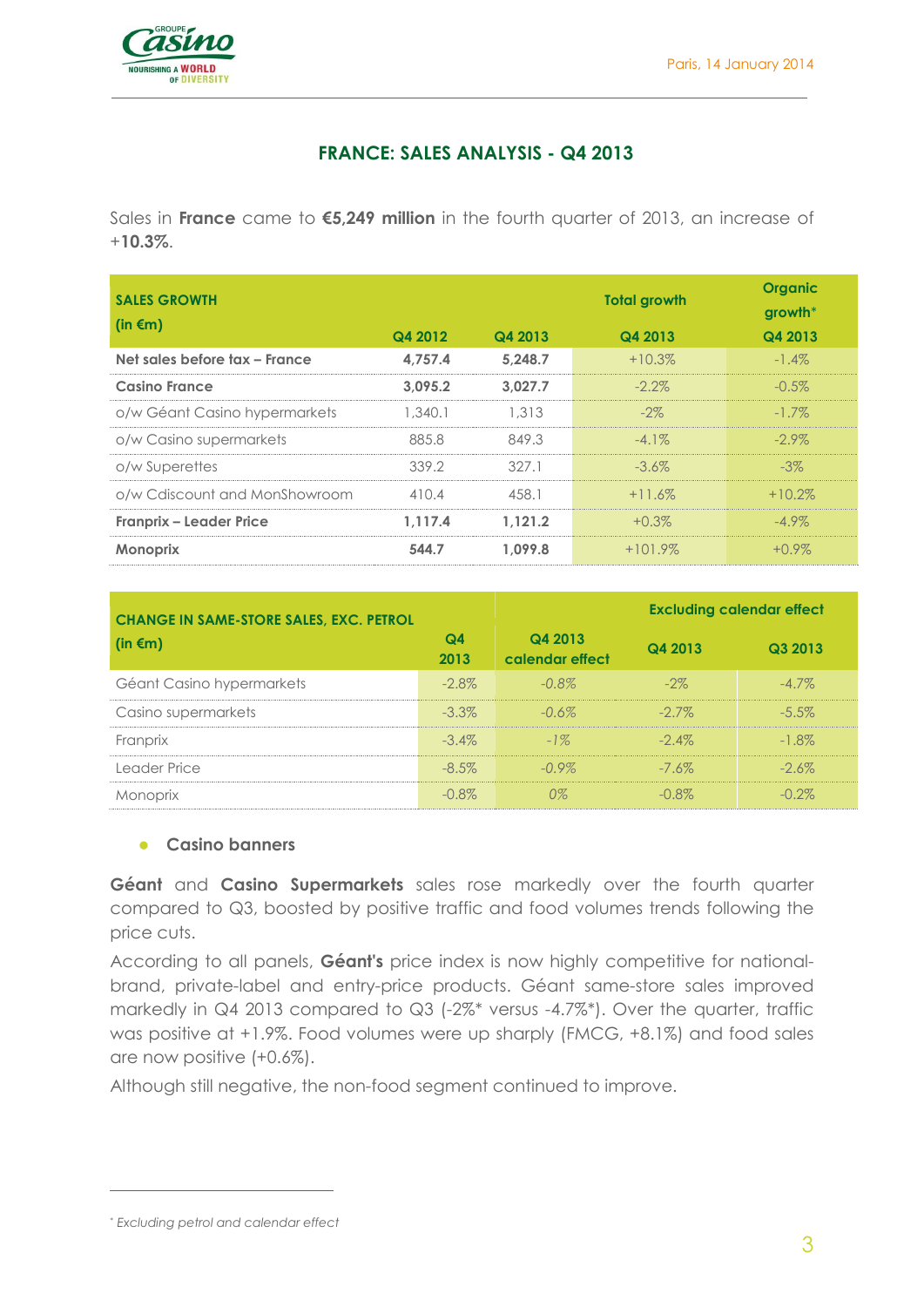

Same-store sales at **Casino Supermarkets** also showed noticeable improvement in Q4 2013 compared to Q3 (-2.7%\* vs -5.5%\*), with positive traffic and food volumes (+1% and +1.2%).

**Proximity** sales declined by -3% on an organic basis excluding calendar effect. The banner is continuing to streamline its network of stores.

# **Cdiscount**

**Cdiscount's** business volume (including the marketplace) continued to grow significantly, up +15.8% in Q4 2013. The market place now accounts for 16% of total business volume, with 5.5 million offers and 2,800 vendors. Volumes (number of items sold) were up +19.6% in Q4, including the market place. Cdiscount sales rose +10.2%, driven by sales via mobile devices.

Cdiscount relies on a retail network of more than 14,000 pick-up points in France.

# **Franprix – Leader Price**

Total Franprix-Leader Price sales were up +0.3%.

Over the quarter, **Franprix** same-store sales fell by -2.4% excluding calendar effect (vs. -1.8% in Q3 2013). Expansion has recovered and the conversion of the stores to the new concept continues. The customer loyalty card is now deployed networkwide.

Total sales at **Leader Price** were up +1.8%, thanks to the integration of Norma stores and the consolidation of master franchisees. The banner's same-store sales were down -7.6%, excluding calendar effect, under the combined effects of falling prices and a lower promotional activity during the period. In light of these investments, the price indices of Leader Price place the banner as the least expensive on the market both in terms of private label and national brands according to the findings of an independent panel over the first week of January 2014.

#### **Monoprix**

Sales at **Monoprix** rose +0.9% on an organic basis excluding petrol and calendar effect in Q4. Food sales continued to move in the right direction, benefiting from the solid performance of Monop' and Naturalia. Expansion was sustained, with 16 stores opened during the quarter, including 14 small formats (Monop', Naturalia and Beauty). In total, the banner opened 40 stores over the period.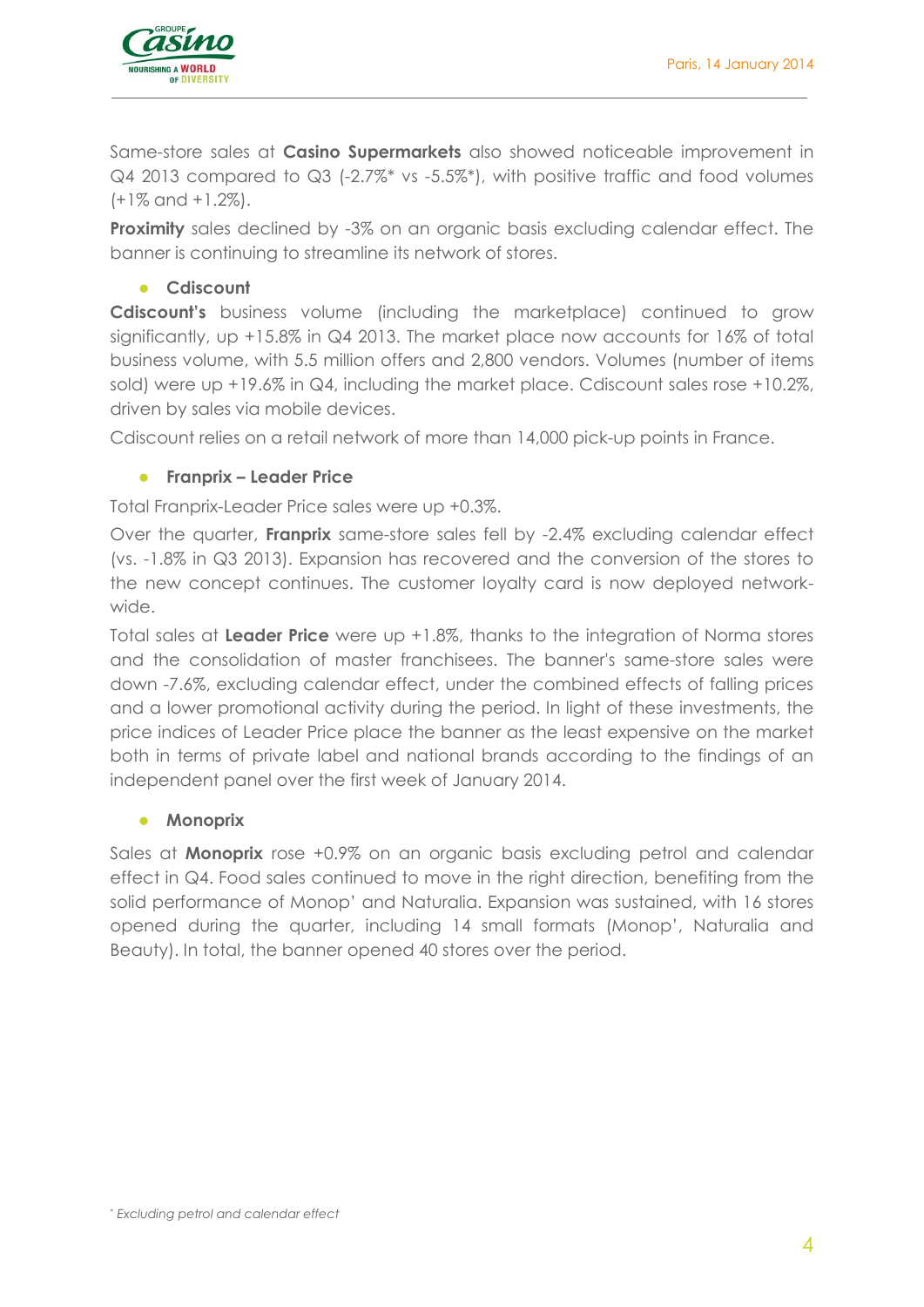

#### **INTERNATIONAL: SALES ANALYSIS - Q4 2013**

International **organic growth** was very strong at **+14%** excluding petrol and calendar effect, accelerating compared to previous quarters. It was driven by excellent samestore sales performance in Brazil and expansion in Asia.

Foreign exchanges rates had a negative effect of -14.6% on International net sales, which fell -3%.

# **Change in International sales in the 4th quarter of 2013**

|                  | <b>Total</b><br>growth | <b>Organic growth</b><br>excl. petrol | Organic growth<br>excl. petrol and<br>calendar effect | Same-store<br>growth<br>excluding petrol | Same-store<br>growth<br>excl. petrol and<br>calendar effect |
|------------------|------------------------|---------------------------------------|-------------------------------------------------------|------------------------------------------|-------------------------------------------------------------|
| Latin<br>America | $-2.9\%$               | $+14.3\%$                             | $+15.8\%$                                             | $+10.4\%**$                              | $+11.9\%**$                                                 |
| Asia             | $-4.5\%$               | $+3.6\%$                              | $+3.3\%$                                              | $-4.1%$                                  | $-4.4\%$                                                    |

In **Latin America,** same-store sales excluding petrol and calendar effect grew by **+11.9%\*\***, a strong increase compared to Q3 (+9.6%), reflecting GPA's solid performance in Brazil. Organic growth totalled +15.8% excluding petrol and calendar effect (versus +13.5% in Q3), boosted by same-store sales performance and ongoing rapid expansion.

#### **GPA in Brazil**

In Brazil, GPA posted sharp growth in same-store sales of +14.2%, excluding petrol and calendar effect (vs. +12% in Q3 2013).

In the food segment, GPA Food same-store sales grew by +11%\*, at a rate higher than inflation. The Group's banners were boosted by successful commercial operations, including the "Black Friday", and the anniversary of the cash & carry banner, Assaí. Q4 2013 expansion was sustained, with the opening of 12 Minimercado, 6 Assaí, 4 Extra and 2 Pão de Açúcar stores and continuing commercial real estate development, with the opening of Conviva Minas shopping centre (10,000 m2) in Belo Horizonte.

In the non-food segment, Viavarejo (excluding Nova.com) same-store sales growth was very strong, up +9.8%, driven notably by the success of the Black Friday commercial initiatives and by government programmes for consumers. E-commerce performance (Nova.com) posted further strong growth of +32.6%, boosted by the roll-out of free delivery. 24 Casas Bahia stores\*\*\* were opened over the quarter.

*\*\*\* In place of 1 Ponto Frio and 23 Casas Bahia, as released on 14 January 2014.*

*<sup>\*</sup> As a reminder, GPA releases gross sales.*

*<sup>\*\*</sup> In place of same-store growth excluding petrol of +10.6% and same-store growth excluding petrol and calendar effect of +12%, as released on 14 January 2014.*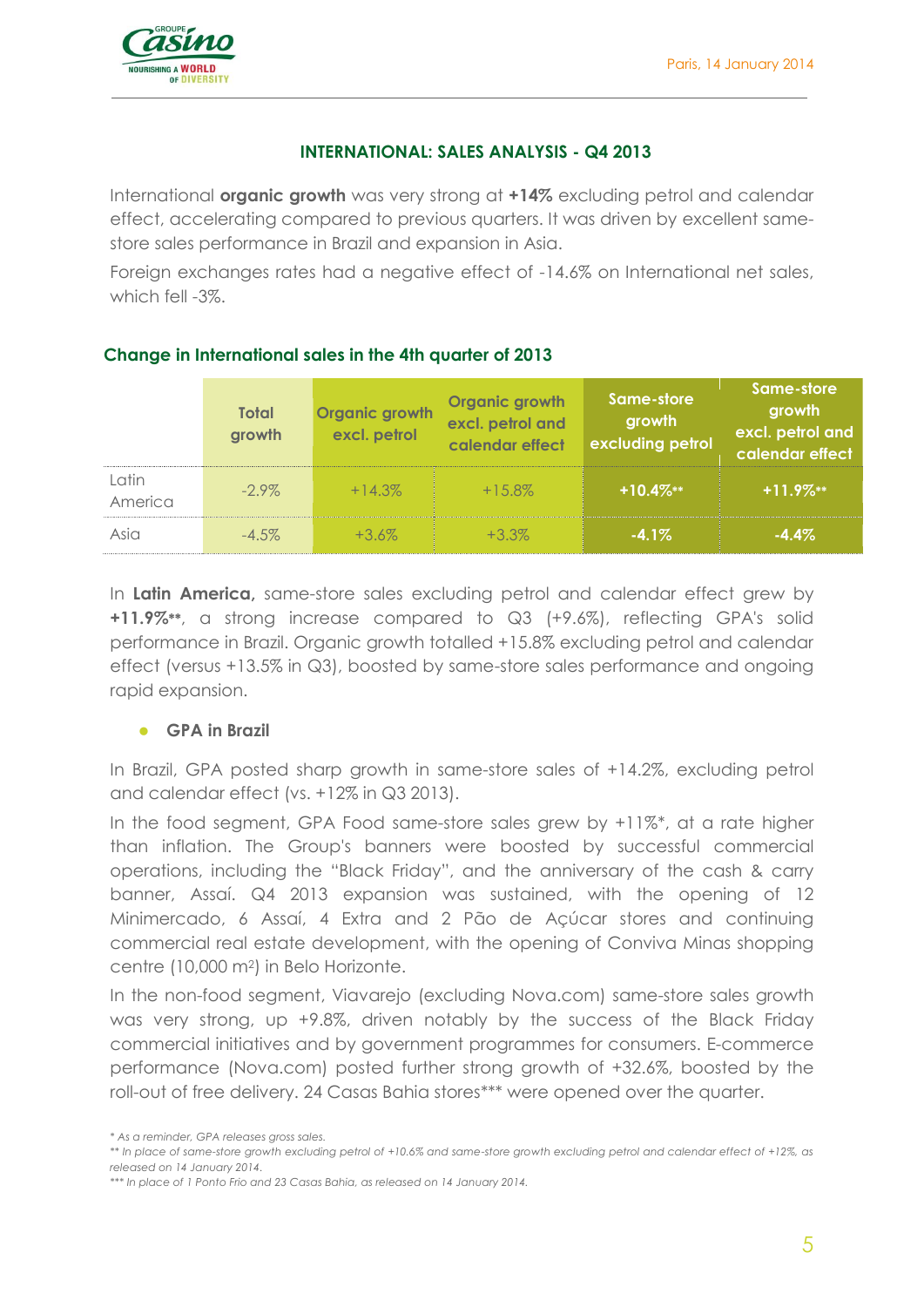

#### **Grupo Exito**

Against a backdrop of lower inflation and progressive improvement in consumer confidence, Grupo Exito's organic growth continued in the fourth quarter under the impacts of Colombian expansion and overall solid performance in Uruguay. Surtimax's market share rose again this quarter and the banner continued the rapid development of an independent franchisee network ("Aliados"). Exito also pursued the development of its activities that complement its retail business, particularly commercial real estate and credit activities.

**In Asia, organic** growth excluding calendar effect was still very significant at **+3.3%**  due to the sustained pace of expansion. Same-store sales growth, excluding calendar effect, was down -4.4% due to the macroeconomic and political environment in Thailand.

#### **Big C Thailand**

**Big C** posted same-store growth of -4.7% against a backdrop of lower consumption and political tensions. **Organic growth** excluding the calendar effect came out at **+2.1%,** driven by expansion over the quarter that included the opening of a hypermarket, a commercial gallery, 5 supermarkets and 31 Mini Big C stores.

#### **Big C Vietnam**

Against a backdrop of improving macroeconomic conditions – particularly with decelerating inflation – **Big C Vietnam** sales were up +13.2% on an organic basis (excluding calendar effect). The Group enjoyed notably solid commercial galleries performances.

# **ANALYST AND INVESTOR CONTACTS Régine GAGGIOLI** - Tel: +33 (0)1 53 65 64 17 [rgaggioli@groupe-casino.fr](mailto:rgaggioli@groupe-casino.fr) **or** +33 (0)1 53 65 64 18 [IR\\_Casino@groupe-casino.fr](mailto:IR_Casino@groupe-casino.fr)

**GROUP EXTERNAL COMMUNICATIONS DEPARTMENT PRESS CONTACT Aziza BOUSTER**  Tel: +33 (0)1 53 65 24 78 Mob: +33 (0)6 08 54 28 75 [abouster@groupe-casino.fr](mailto:abouster@groupe-casino.fr)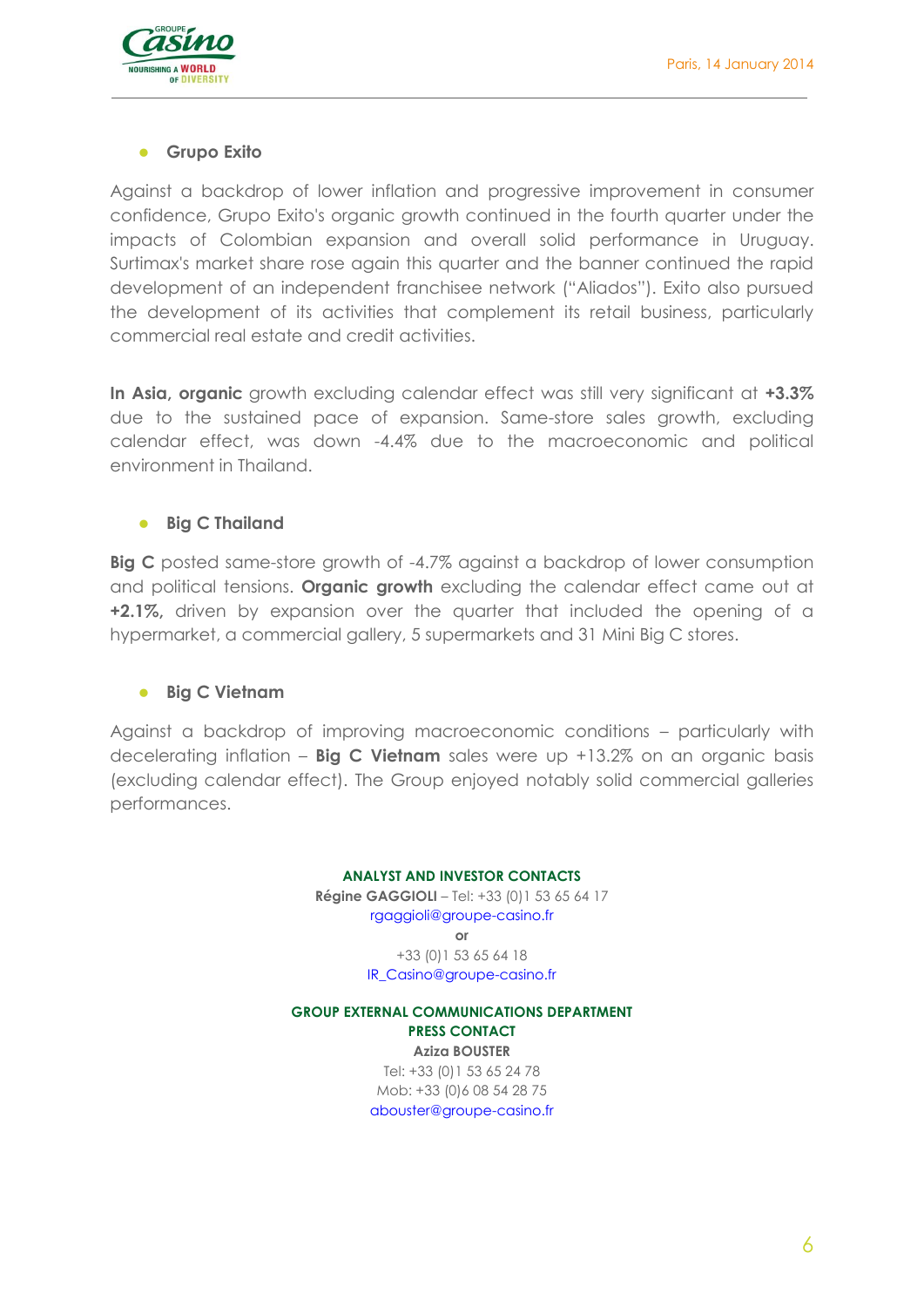

# **Appendices**

# **Main changes in the scope of consolidation**

- Full consolidation of MONOPRIX as of 5 April 2013
- Deconsolidation of Mercialys as of the 21 June 2013 Shareholders' Meeting during which the loss of Casino's controlling interest was established. As of this date, earnings have been accounted for under the equity method.
- **•** Full consolidation of Monshowroom as of 2 September 2013

Changes in scope within the Franprix-Leader Price group in France following the integrations of regional networks:

- Full consolidation of the DSO and CAFIGE networks as of 1 February 2013
- Full consolidation of PFD (FABRE) network as of 31 December 2012
- Full consolidation of HDRIV (RIVIERE) as of 1 December 2012
- Full consolidation of NORMA stores as of 31 July 2013
- Full consolidation of the GUERIN network as of 30 June 2013
- Deconsolidation of Volta 10 as of 30 September 2013

Moreover, the change in GPA's percentage interest in Viavarejo, which declined from 52.4% to 43.3% at end-December, without a change in control, has no impact on consolidated sales. Similarly, the change in CBD's percentage interest in Nova.com, which increased from 43.9% to 52.3%, and in Viavarejo's percentage interest in Nova.com, which declined from 50.1% to 44.1%, has no impact on consolidated sales.

| in $\notin$ m                                         | Q4 2012  | Q4 2013  | Change    | Change                           | 12-month<br>2012 | 12-month<br>2013 | Change   | Change                           |
|-------------------------------------------------------|----------|----------|-----------|----------------------------------|------------------|------------------|----------|----------------------------------|
|                                                       | €m       | €m       | Reported  | At constant<br>exchange<br>rates | €m               | €m               | Reported | At constant<br>exchange<br>rates |
| <b>France</b>                                         | 4,757.4  | 5,248.7  | $+10.3%$  | $+10.3%$                         | 18,446.7         | 19,492.4         | $+5.7%$  | $+5.7%$                          |
| Of which:                                             |          |          |           |                                  |                  |                  |          |                                  |
| <b>Casino France</b>                                  | 3,095.2  | 3,027.7  | $-2.2%$   | $-2.2%$                          | 12,158.3         | 11,574.8         | $-4.8%$  | $-4.8%$                          |
| Géant Casino hypermarkets                             | 1,340.1  | 1,313    | $-2\%$    | $-2\%$                           | 5.246.4          | 4,890.3          | $-6.8\%$ | $-6.8\%$                         |
| Casino supermarkets                                   | 885.8    | 849.3    | $-4.1%$   | $-4.1%$                          | 3,686.7          | 3,462.9          | $-6.1\%$ | $-6.1\%$                         |
| Superettes                                            | 339.2    | 327.1    | $-3.6%$   | $-3.6%$                          | 1.479.7          | 1,439.8          | $-2.7%$  | $-2.7%$                          |
| Cdiscount, Monshowroom<br>and other businesses        | 530.1    | 538.4    | $+1.6%$   | $+1.6%$                          | 1,745.6          | 1,781.7          | $+2.1%$  | $+2.1%$                          |
| Franprix - Leader Price                               | 1.117.4  | 1,121.2  | $+0.3%$   | $+0.3%$                          | 4,278.6          | 4,356.4          | $+1.8%$  | $+1.8%$                          |
| <b>Monoprix</b>                                       | 544.7    | 1.099.8  | $+101.9%$ | $+101.9%$                        | 2,009.8          | 3,561.2          | $+77.2%$ | $+77.2%$                         |
| <b>INTERNATIONAL</b>                                  | 8,098.3  | 7,853.5  | $-3%$     | $+11.5%$                         | 23,523.9         | 29,153.1         | $+23.9%$ | $+38.3%$                         |
| Of which:                                             |          |          |           |                                  |                  |                  |          |                                  |
| Latin America                                         | 6.944.3  | 6.743.2  | $-2.9\%$  | $+13%$                           | 19,250.6         | 24,730.6         | $+28.5%$ | $+45.6%$                         |
| Asia                                                  | 916.4    | 874.9    | $-4.5%$   | $+3.6%$                          | 3,407.3          | 3,560.9          | $+4.5%$  | $+7.1%$                          |
| Other sectors                                         | 237.6    | 235.4    | $-0.9\%$  | $-0.5%$                          | 866              | 861.6            | $-0.5%$  | $-0.1%$                          |
| <b>NET SALES FROM CONTINUING</b><br><b>OPERATIONS</b> | 12,855.7 | 13,102.2 | $+1.9%$   | $+11.1%$                         | 41,970.7         | 48.645.5         | $+15.9%$ | $+24%$                           |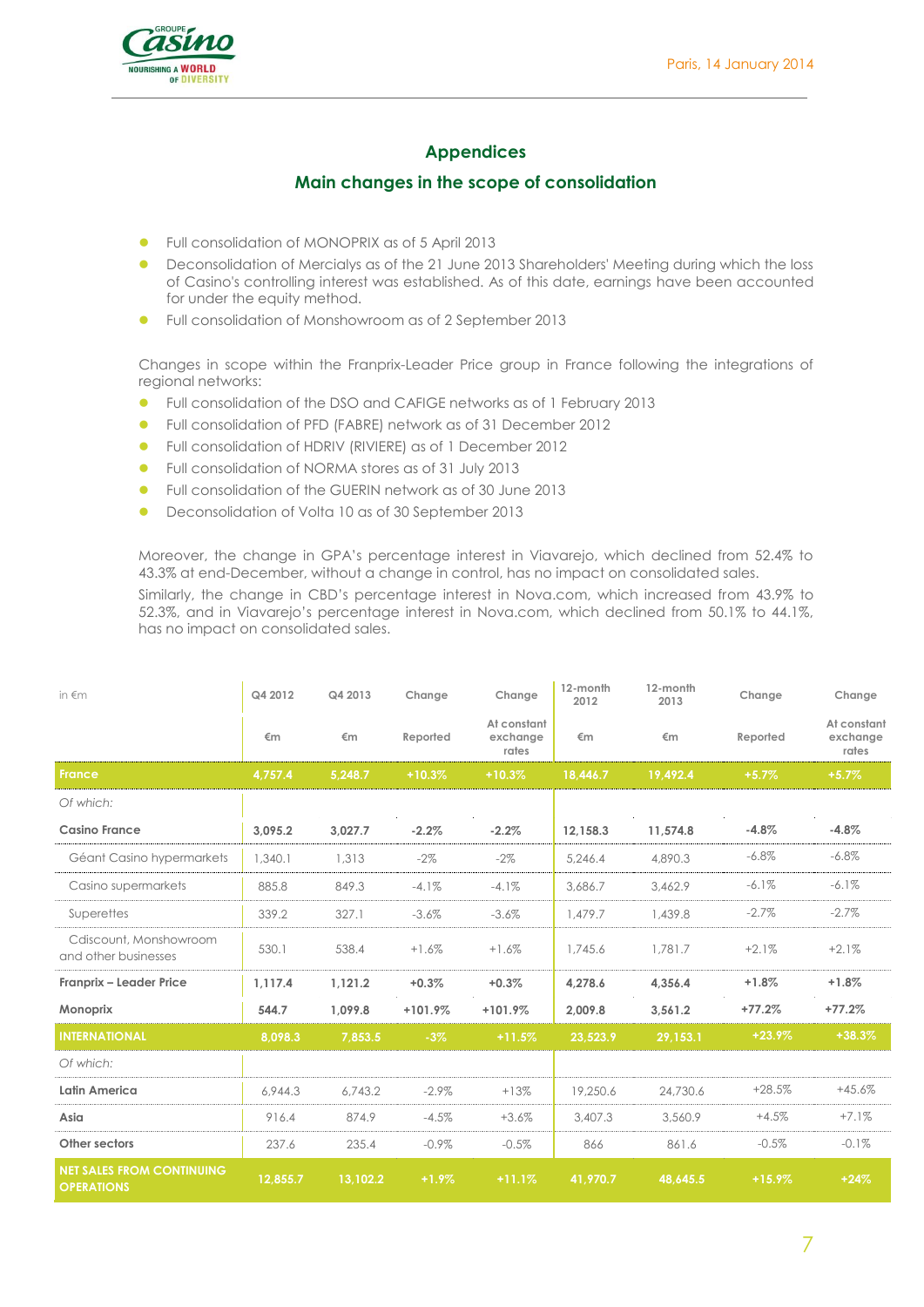

# **Exchange rates**

| Average exchange rates          | 9-month<br>2012 | 9-month<br>2013 | <b>Change</b> | 2012          | 12-month 12-month<br>2013 | Change    |
|---------------------------------|-----------------|-----------------|---------------|---------------|---------------------------|-----------|
| Argentina (ARS / EUR)           | O 175           | 0144            | $-17.8\%$     | 0 1 7 1       | 0.137                     | $-197\%$  |
| Uruguay (UYP / EUR)             | LO38            | i 0.38          | $-1.2\%$      | N N38         | N N37                     | $-41\%$   |
| Thailand (THB / EUR)            | N N 25          | N N 25          | $-0.1\%$      | N N 25        | ገ በ24                     | $-2.2\%$  |
| Vietnam (VND / EUR) $(x 1,000)$ | N N37           | N 036           | $-3\%$        | ์ <b>ก</b> 37 | በ በ36                     | $-41\%$   |
| Colombia (COP/EUR) (x 1,000)    | 0.435           | 0.409           | $-5.8\%$      | 0.433         | 0.403                     | $-69\%$   |
| Brazil (BRL / EUR)              | ) 407           | । २५८           | $-12\%$       | n 399         | 0.348                     | $-12.6\%$ |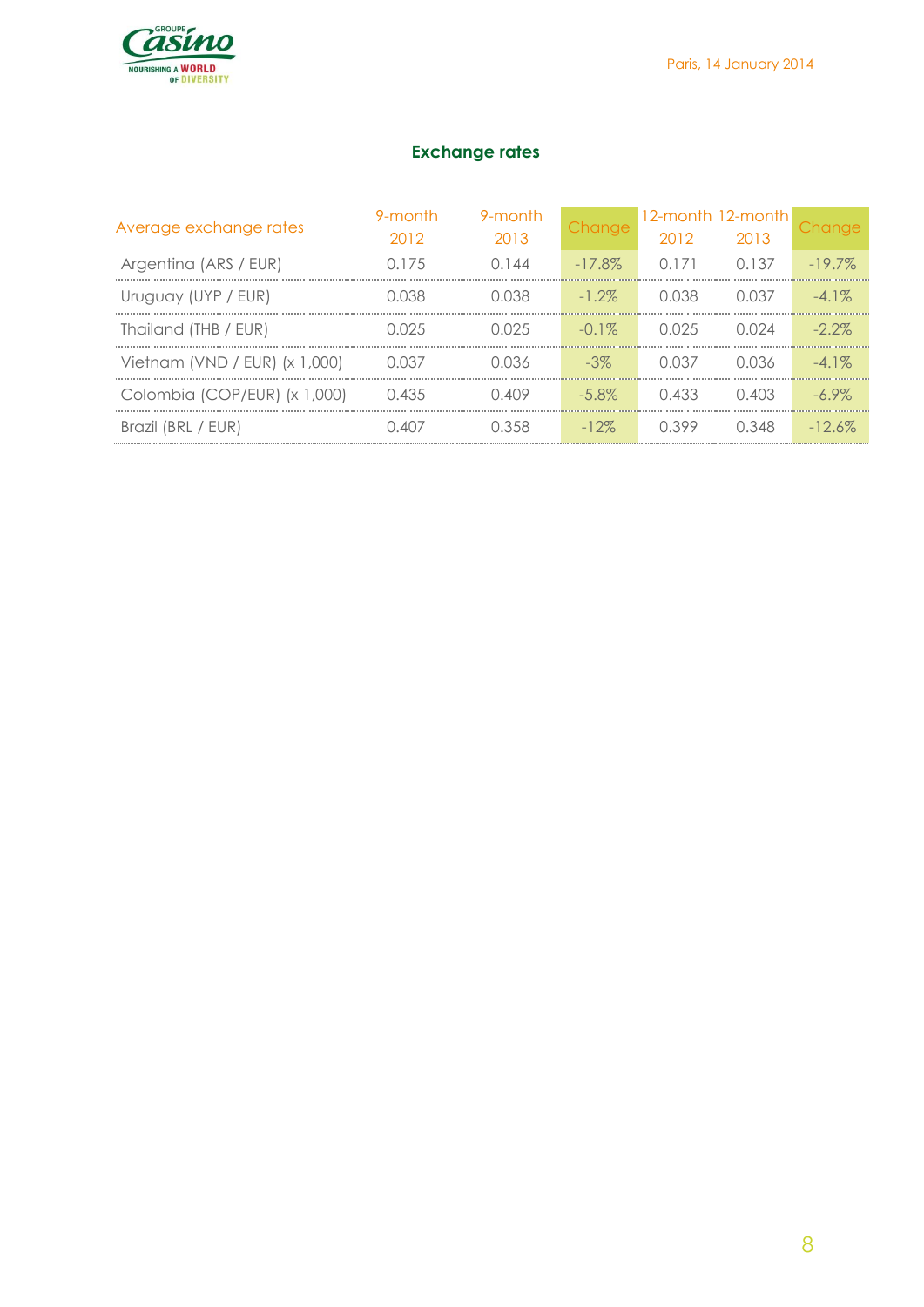

# **Period-end store network: France**

| <b>France</b>                                              | 31 Dec. 2012 | 30 Sept. 2013 | 31 Dec. 2013   |
|------------------------------------------------------------|--------------|---------------|----------------|
| Géant Casino hypermarkets                                  | 125          | 125           | 126            |
| Of which French Affiliates                                 | 9            | 7             | $\overline{7}$ |
| International Affiliates                                   | 6            | 8             | 9              |
| + service stations                                         | 97           | 97            | 97             |
| <b>Casino supermarkets</b>                                 | 445          | 440           | 444            |
| Of which French Franchise Affiliates                       | 58           | 59            | 60             |
| International Franchise Affiliates                         | 41           | 32            | 34             |
| + service stations                                         | 173          | 175           | 176            |
| <b>Franprix supermarkets</b>                               | 891          | 877           | 885            |
| Of which Franchise outlets                                 | 390          | 331           | 344            |
| Monoprix supermarkets                                      | 542          | 566           | 584            |
| Of which Franchise outlets/Affiliates (inc. international) | 137          | 147           | 163            |
| Of which Naturalia                                         | 71           | 75            | 75             |
| Leader Price discount stores                               | 604          | 616           | 619            |
| Of which Franchise outlets                                 | 231          | 118           | 120            |
| <b>Total supermarkets and discount stores</b>              | 2,482        | 2,499         | 2,532          |
| Of which Franchise outlets/Stores                          |              | 687           |                |
| operated under business leases                             | 857          |               | 721            |
| <b>Petit Casino superettes</b>                             | 1,575        | 1,353         | 1,314          |
| Of which Franchise outlets                                 | 26           | 2             | 3              |
| <b>Casino Shopping superettes</b>                          | 11           | 14            | 14             |
| Of which Franchise outlets                                 |              |               |                |
| <b>Casino Shop superettes</b>                              | 77           | 155           | 161            |
| Of which Franchise outlets                                 |              | 3             | $\overline{A}$ |
| <b>Eco Services superettes</b>                             |              |               |                |
| <b>Coop Alsace superettes</b>                              | 144          | 144           | 144            |
| Of which Franchise outlets                                 | 144          | 144           | 144            |
| Spar superettes                                            | 963          | 941           | 930            |
| Of which Franchise outlets                                 | 739          | 722           | $714*$         |
| <b>Vival superettes</b>                                    | 1,705        | 1,708         | 1,688          |
| Of which Franchise outlets                                 | 1,704        | 1,705         | 1,682          |
| <b>Casitalia and C'Asia superettes</b>                     |              |               |                |
| <b>Other Franchise stores</b>                              | 1,105        | 2,161         | 2,151          |
| Corner, Relay, Shell, Elf, Carmag                          | 1,105        | 2.161         | 2.151          |
| <b>Wholesale activity</b>                                  | 935          | 934           | 911            |
| <b>TOTAL CONVENIENCE STORES</b>                            | 6,517        | 7,412         | 7,315          |
| Of which Franchise outlets/Stores                          |              |               |                |
| operated under business leases/Wholesale                   | 4,654        | 5,671         | 5,610          |
| <b>Other Affiliate stores</b>                              | 29           | 32            | 32             |
| Of which French Affiliates                                 | 20           | 23            | 23             |
| <b>International Affiliates</b>                            | 9            | 9             | 9              |
| <b>Other businesses</b>                                    | 458          | 496           | 512            |
| Cafeterias                                                 | 302          | 312           | 311            |
| Cdiscount                                                  | 2            | $\mathbf{2}$  | $\overline{2}$ |
| Casino Drive                                               | 94           | 99            | 99             |
| Casino Express                                             | 5            | 6             | 9              |
| Leader Drive                                               | 55           | 77            | 91             |
| <b>TOTAL France (excluding service stations)</b>           | 9,611        | 10,564        | 10,517         |
| Hypermarkets (HM)                                          | 125          | 125           | 126            |
| Supermarkets (SM)                                          | 1,878        | 1,883         | 1,913          |
| Discount (DIS)                                             | 604          | 616           | 619            |
| Convenience (SUP) and other stores (MAG)                   | 6,546        | 7,444         | 7,347          |
|                                                            |              |               |                |
| Other (DIV)                                                | 458          | 496           | 512            |

*\* In place of 713 Franchise outlets, as released on 14 January 2014.*